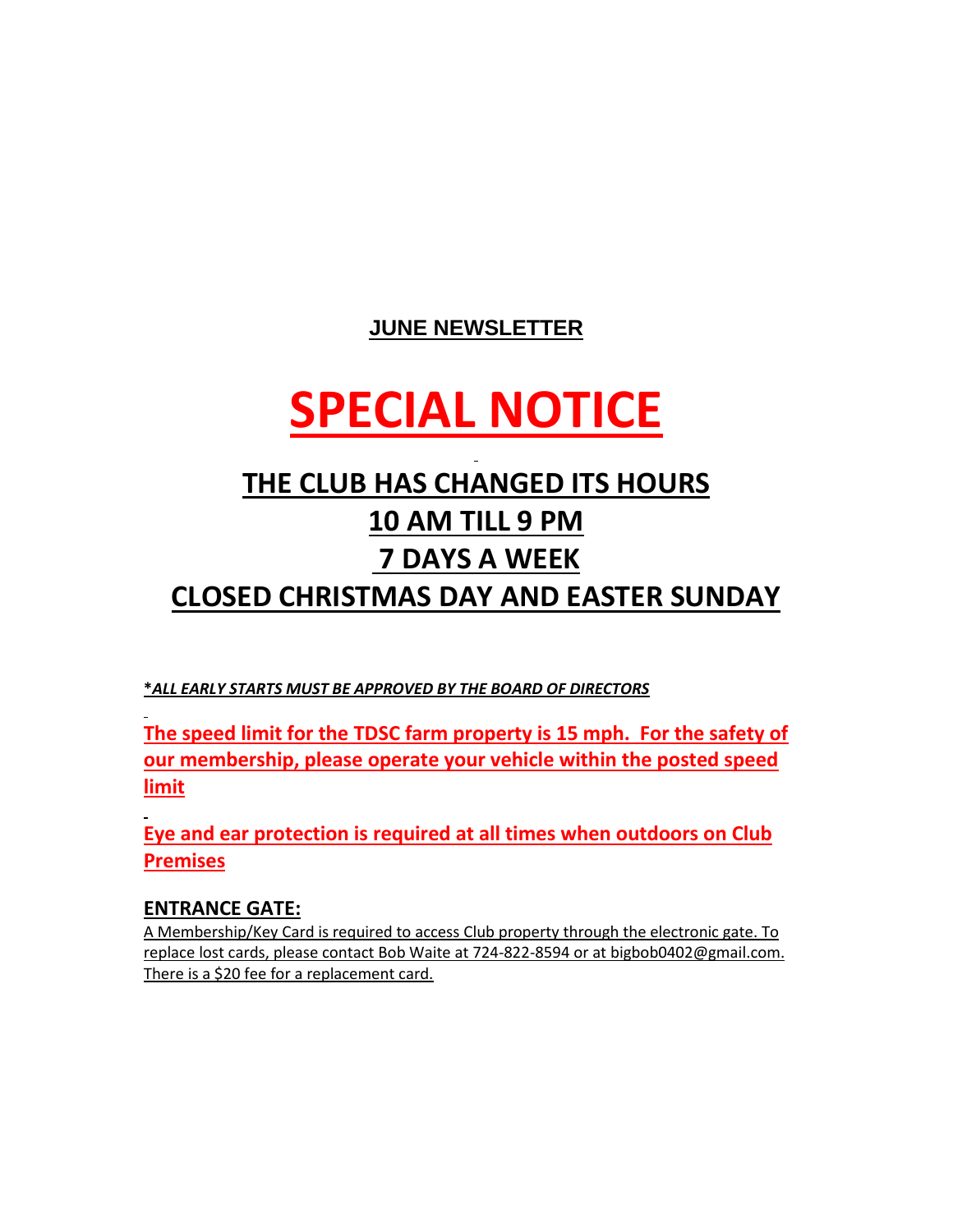#### **TRAP:**

To open and close trap fields using target tag system see Clays committee for details. You may not operate the system until you have had an orientation and training. You must schedule an appointment by emailing George Add[a georgeadda@comcast.net,](mailto:georgeadda@comcast.net) Tom Gulotta [totta080458@gmail.com](mailto:totta080458@gmail.com) or Bob Waite [bigbob0402@gmail.com.](mailto:bigbob0402@gmail.com)

**\*We are looking for volunteers to help set up and organize an internal TDSC Trap league or TDSC scheduled regular trap shoots. We would also like to explore holding ATA registered events at our Club and are reaching out to our members for someone to help explore this initiative. If you are interested, please contact Josh Crofutt.**

### **Please see Rules for Safely Shooting Trap & Skeet on Different Fields Simultaneously which are located on the club house message board**

# **Trap 3 is Operational on Orchard Field for Doubles**

We are pleased to announce that Trap 3 on Orchard Field is fully operational for shooting trap doubles using new wireless microphones and our existing Longrange Target System. The target card reader for trap doubles is located inside of the skeet high house on Orchard Field. It is mounted on the back wall, or far right wall as you enter the house. The microphones for Trap 3 Doubles are stored along the same wall as the trap doubles target card reader. In order to shoot a full round of doubles, each shooter must insert their target card, push button to deduct 25 birds & get credit for 26 birds, **remove card**, and then repeat the process again in order to have a total of 50 birds deducted & to have a total credit for 52 birds. Trap 3 on Orchard Field will **only** be used to shoot trap doubles, so please **do not attempt to make any adjustments to the trap machine**. **Trap 3 Doubles opening procedure is different than Traps 1 & 2 Singles**, so please review the Trap Opening, Closing & Safety Procedures posted on the inside of the trap house door, or on the whiteboard in the clubhouse. **Please remember, you must be on the approved list to open/close trap on your own.**

#### **MILITARY RIFLE MATCH:**

Nothing scheduled at this time.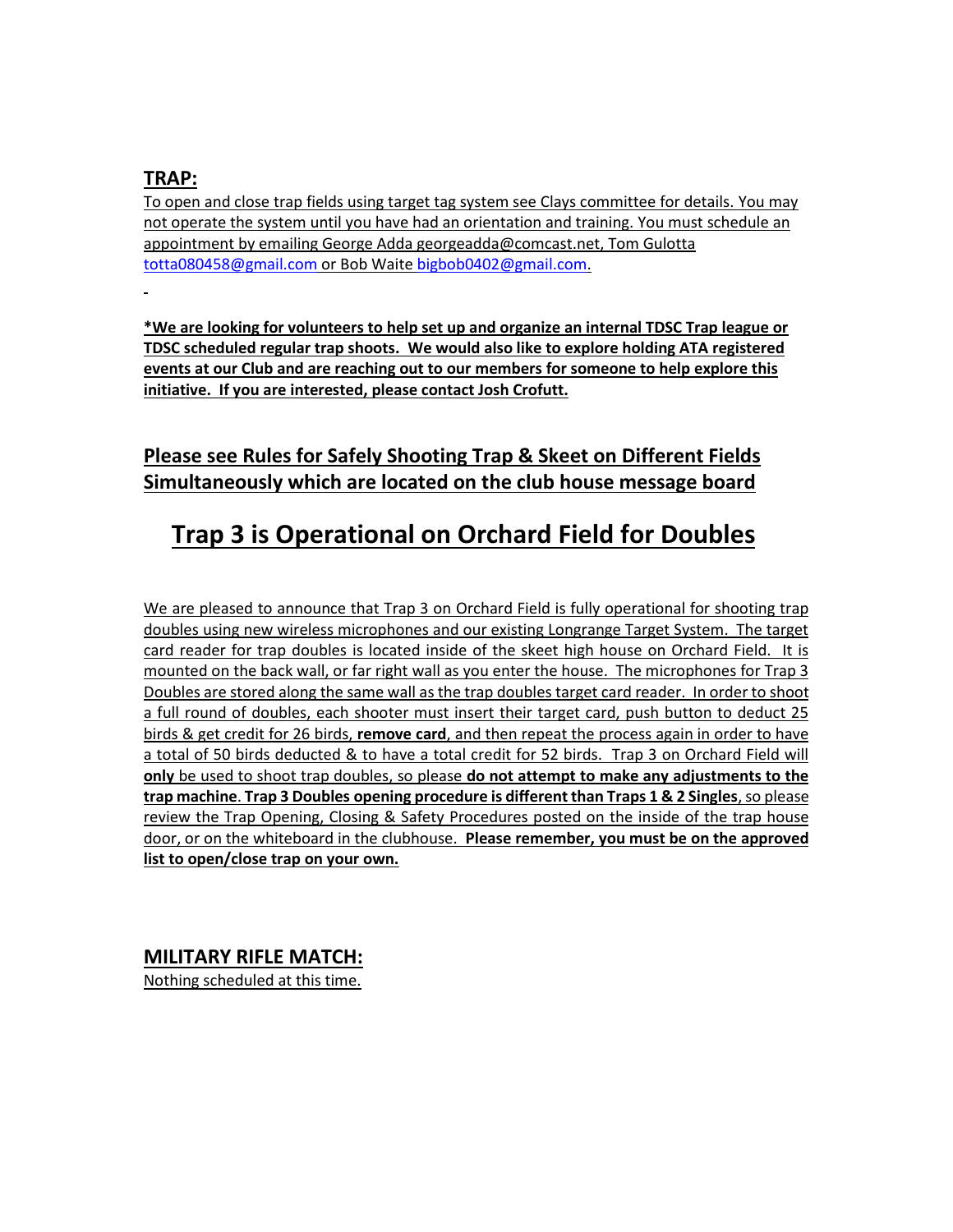### **INDOOR/OUTDOOR PISTOL**:

The indoor and outdoor pistol range is open Monday, Wednesday Friday and Saturday until we get the safety lights installed.

#### **3-GUN**

There will not be a 3 gun match due to ammo shortage and poor attendance.

#### **RIFLE RANGE**

The rifle range is open to use Tuesday, Thursday and Sunday until we get the safety lights installed.

# **NOTICE**

The TDSC pistol team will be using the outdoor pistol range every Wednesday from 4:30 till dusk thru September. The indoor pistol range and the rifle range will be closed during these times. If anyone is interested in giving Bullseye shooting a try come out on a Wednesday, watch and ask questions. Our first night will be May 11, 2022. Any questions email dickedder@gmail.com

#### **5 STAND:**

**\*NEW** – We have added two wobble traps in front of the 5 Stand. They can be operated with the 5 Stand remote on Manual Mode using numbers 9 and 010. For instructions on how to turn the traps on and off please contact either: Bob Waite - [bigbob0402@gmail.com](mailto:bigbob0402@gmail.com) Josh Crofutt – joshcrofutt@yahoo.com George Adda - [georgeadda@comcast.net](mailto:georgeadda@comcast.net) Tom Gulotta - [totta080458@gmail.com](mailto:totta080458@gmail.com)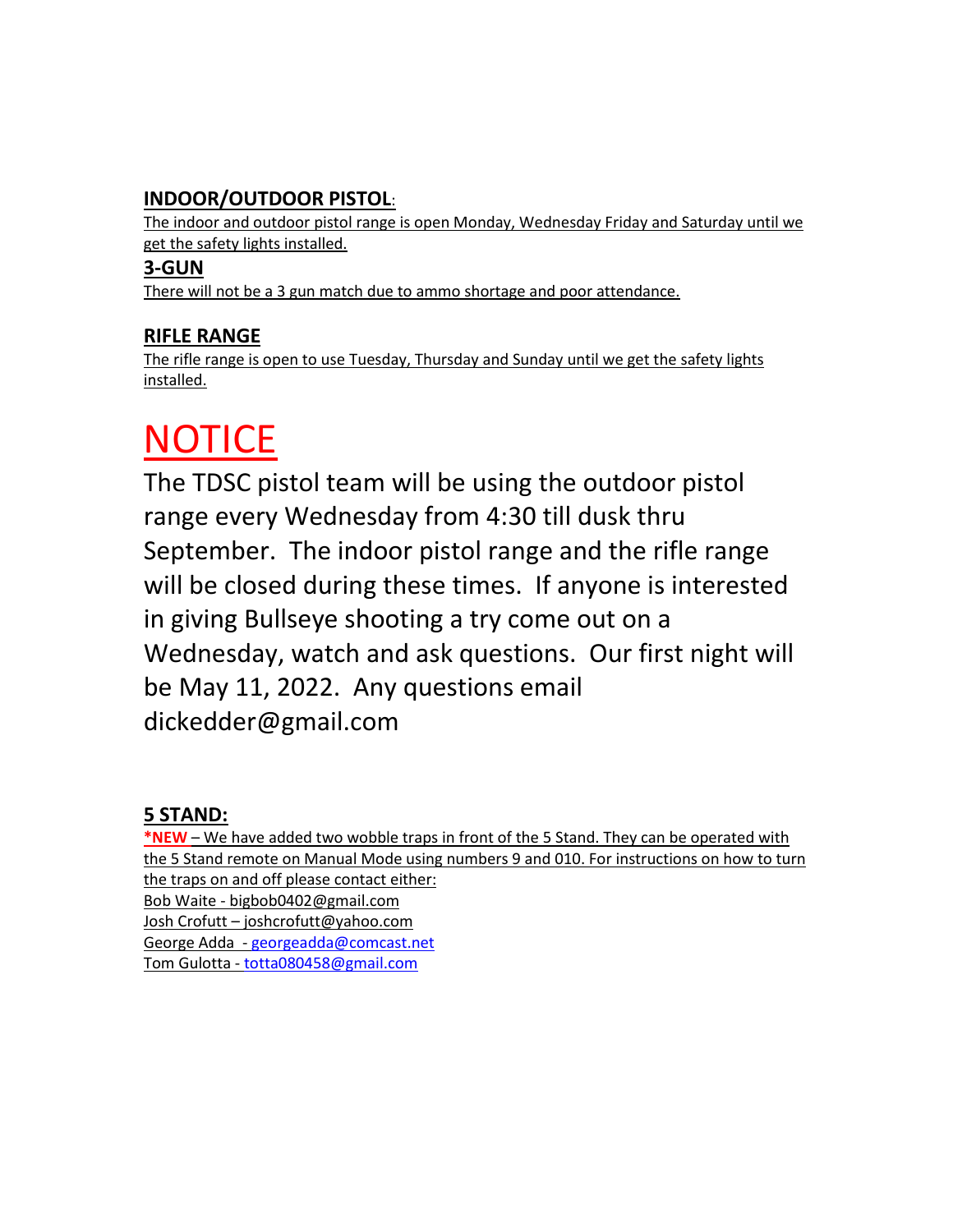Plans are being made for a new and improved 5 Stand. This new building will be larger, warmer, and have many new and different target presentations. Keep watching the newsletter for more details as they become available.

## **SKEET:**

**We need help when we have a home shoot! Please volunteer to pull, keep score, fill machines, etc. during home shoots. Please contact Marie Trilli to volunteer. [pmrmarie@aol.com](mailto:pmrmarie@aol.com)**

**Tarentum was well represented at the Kolar Mid- American Skeet Shoot over the Memorial Day Weekend. We would like to extend a Hardy Congratulation to Ernie Anderson for firing his first 100 run during the week end.** 

#### **SPORTING CLAYS:**

The Sporting Clays Course is now open for the season. Target prices are set for the year at \$.30. The course has been expanded to 15 stations and there are many new presentations. Come check it out!

**NEW: The club is planning to host the INAUGURAL SPORTING CLAYS TOURNAMENT JULY 16th. This will be a non-registered fun match for members. More information will be posted about this event.**

**\*When using any of the ranges, please pick up your spent brass and hulls**

**\*Everyone please follow these 3 simple steps:**

**1) When you** *turn on* **Traps:**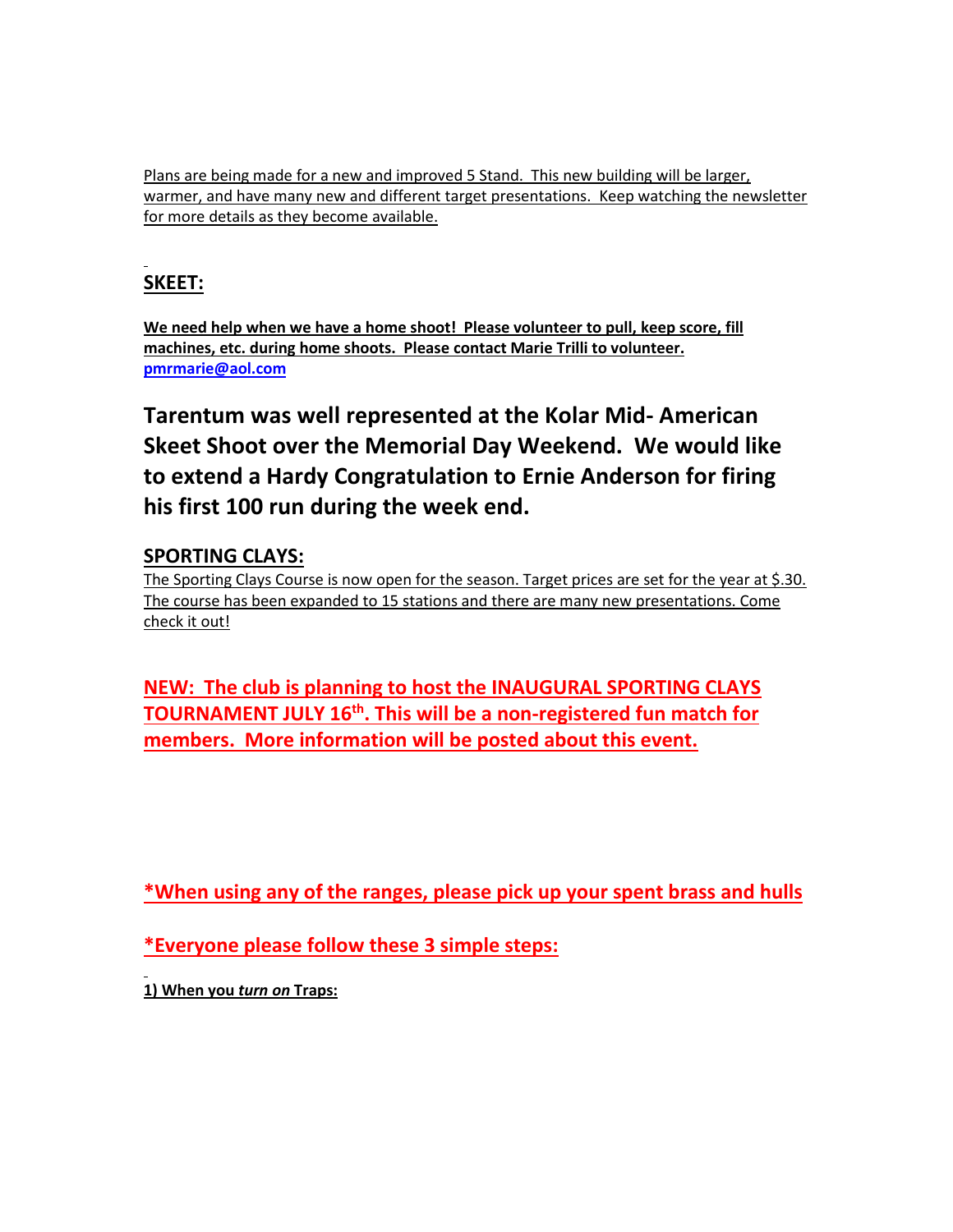Please carry a box of targets up the steps inside the high houses and stack beside the trap, and also take a box of targets from storage to the bench beside the low house trap (If you are capable)

**2) When you** *load* **the Traps:** Take the empty boxes to the burn box south of the elite field.

#### **3) When you** *turn off* **the Traps:**

If you shot a semi-automatic **or** have ejected shells onto the ground - **Pick up your shells!**

#### **MISCELLANEOUS INFORMATION:**

We have installed a new steel grease pattern board near the trap fields. **Please only use 7.5 lead shot and smaller at the board. No steel shot, slugs, or anything larger than 7.5.** After use, take the brush (attached behind the board) and smooth out the grease to leave it ready for the next member. If you have any questions, please contact Bob Waite.

#### **CLAYS COMMITTEE:**

- Josh Crofutt Clays Director- joshcrofutt@yahoo.com
- – Shoot Mgr./NSSA-NSCA rep.
- Ray Arch Trap [raylaurie@verizon.net](mailto:raylaurie@verizon.net)
- Kenny Riddile GTSL [kfriddile@gmail.com](mailto:kfriddile@gmail.com)
- Bob Waite Club Manager [bigbob0402@gmail.com](mailto:bigbob0402@gmail.com)

To report any issues, problems or if you have any comments, please contact the appropriate committee member or Bob Waite at 724-822-8594 or at [bigbob0402@gmail.com](mailto:bigbob0402@gmail.com)

#### **NEWS AND NOTES:**

**Please pay close attention to the new club shooting hours, 10:00 AM Till 9:00 PM 7 Days a Week, Closed Christmas Day and Easter Sunday**

Remember, automatic firearms are not allowed at the ranges along with bump stocks and freefire triggers.

**\*Please Note: It is the responsibility for all shooters to pick up their empty hulls when your**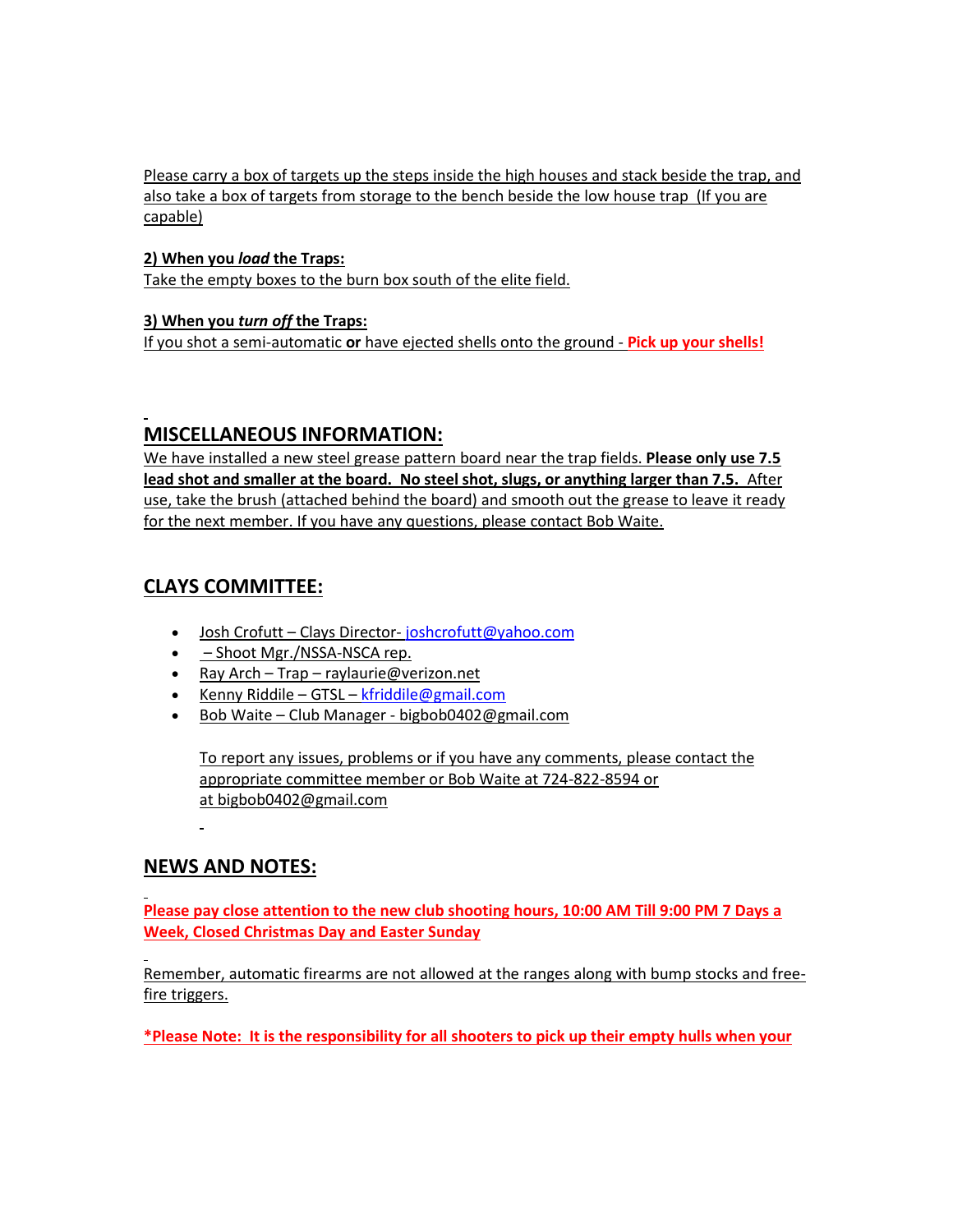**shooting session is finished. If everyone does this, the ranges will remain neat and clean. This note applies to the pistol and rifle range as well. We have noticed a large amount of brass and steel casing left in the grass at both ranges.**

Also, when you are using the rifle and pistol range, **please pull your targets and place them in the dumpster at the barn.** If everyone disposes of their own targets it will keep all the ranges neat and clean.

Bob Waite is our Club Manager. Bob is usually at the club on a daily basis to help with any maintenance ideas, equipment issues, approve members to open and close skeet and 5 stand, issue target cards, and help keep TDSC a great, clean and safe place to shoot. He can be reached at 724-822-8594 or at [bigbob0402@gmail.com](mailto:bigbob0402@gmail.com)

# **New Information**

An Archery bag target has been installed below the pavilion. This target is designed for recurve, compound and crossbows. If anyone has suggestions for improvement or is interested in Archery at the club, please contact Bob Waite-Club [Manager](mailto:Manager-bigbob0402@gmail.com)[bigbob0402@gmail.com](mailto:Manager-bigbob0402@gmail.com)

# **Clays Information**

**Pennsylvania Shotgun Shooting Organizations:** Skeet:<https://www.pssa.com/> Trap: https:www.pssashotgunning.org/ Sporting Clays:<http://www.pasportingclays.com/> **National Governing Bodies:** NSSA/NSCA:<http://nssa-nsca.org/> ATA: http://shootata.com/ **Scholastic Clay Target Program:** https://mysctp.com/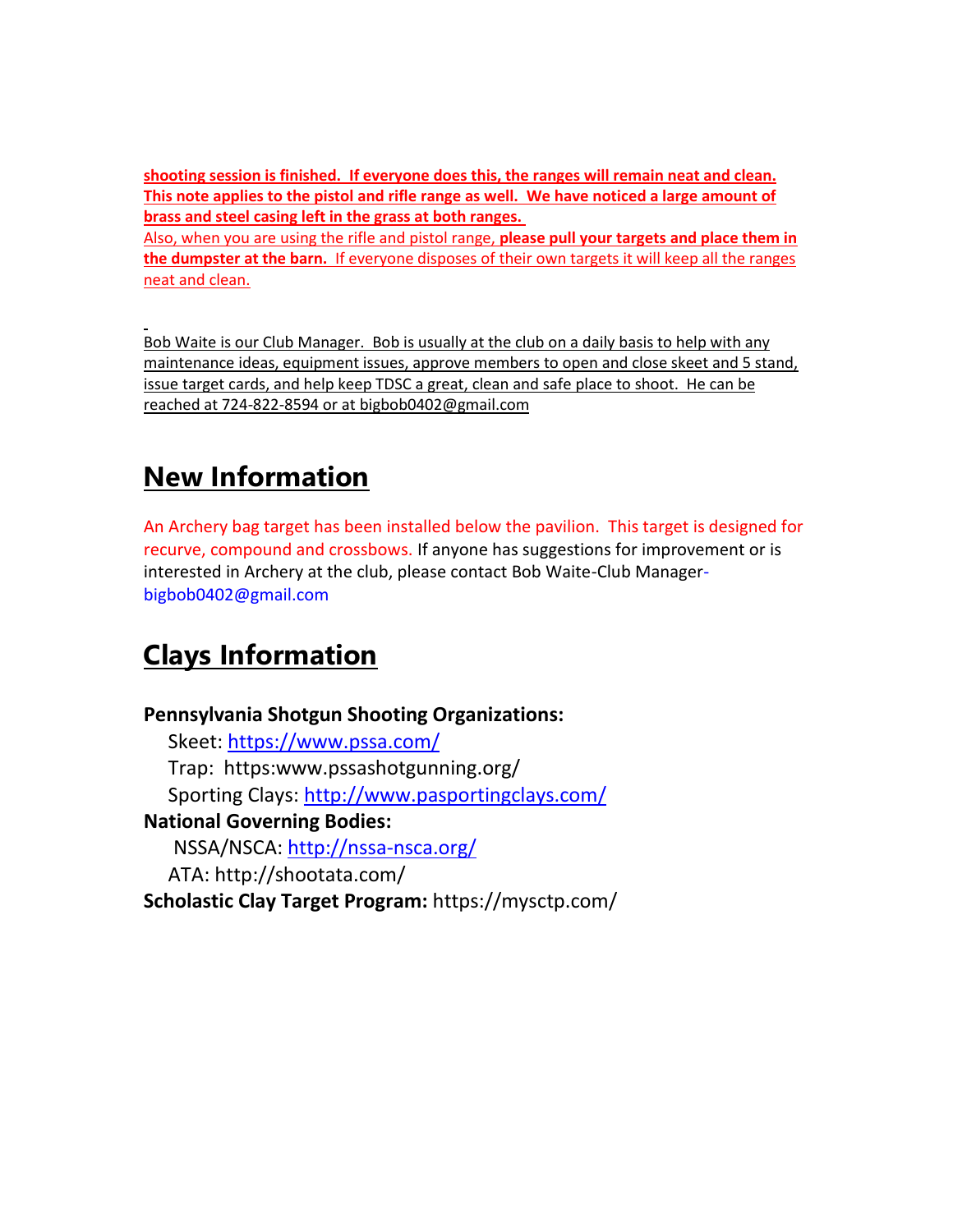# **Safety, Etiquette and Maintenance**

# **IT IS** *EVERYONE'S* **RESPONSIBILITY TO REPORT ANY UNSAFE SHOOTING CONDITION OR UNSAFE PERSON TO CLUB MANAGEMENT**

# **GUN SAFETY RULES**

# ✓ **ALWAYS KEEP THE GUN POINTED IN A SAFE DIRECTION. PRESUME IT IS LOADED**

o **This is the primary rule of gun safety. Common sense dictates the safest direction depending on circumstances.**

## ✓ **ALWAYS KEEP YOUR FINGER OFF THE TRIGGER UNTIL READY TO SHOOT**

o **When holding a gun rest your finger alongside the frame and outside the trigger guard until you are ready to fire.**

## ✓ **ALWAYS KEEP THE GUN UNLOADED UNTIL READY TO USE**

o **Get help if you do not know or cannot open and inspect the action.**

#### ✓ **WHEN USING A GUN FOLLOW THESE ADDITIONAL RULES**

- o **Know your target and what is beyond**
- o **Know how to use your gun safely**
- o **Be sure the gun is safe to operate**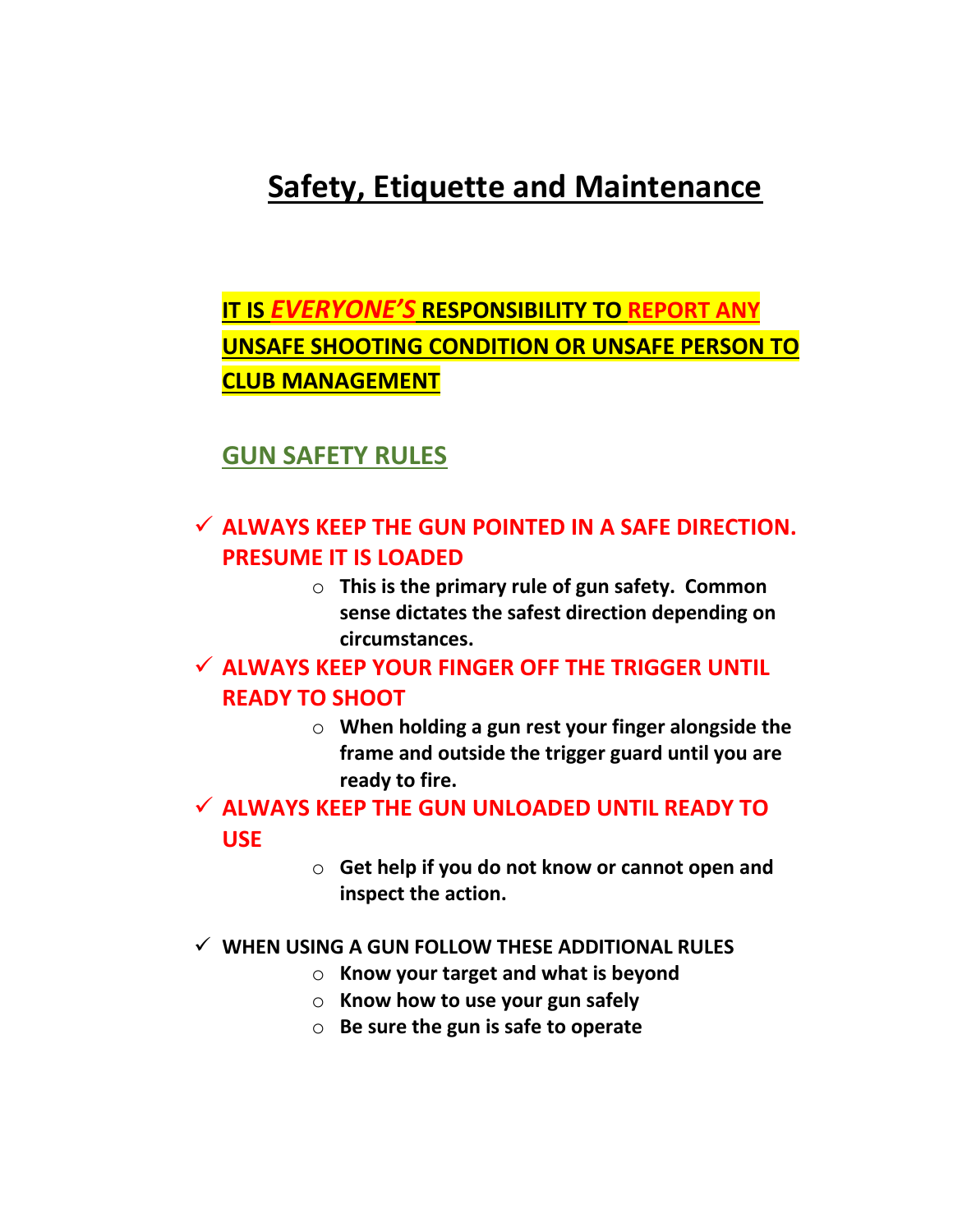- o **Wear eye and ear protection**
- o **Never use alcohol, over-the-counter drugs or prescription drugs while shooting**
- o **Use only the correct ammunition and gauge for you gun**
- o **Load your gun only when it is your turn. Sporting and 5 Stand: Load with muzzle over the front rail. Skeet Trap: Load only when it is your turn**
- o **Fully automatic firearms are prohibited.**
- o **Always remove magazines and open pistol or rifle actions before proceeding down range. Use a safety flag in all open chambers.**

## **ETIQUETTE**

- $\checkmark$  Only use 71/2, 8, or 9 shot for all clays shooting.
- $\checkmark$  Only load a maximum of 2 shells for all clays shooting.
- $\checkmark$  Paper targets only shall be used for pistol and rifle
- ✓ **You must be approved by club personnel to open and close skeet, trap, or 5-stand. If you open these venues, then YOU ALONE must close them**

## **MAINTENANCE**

- $\checkmark$  You must clean up and dispose of empty hulls, brass, steel casings or paper targets/debris when your shooting session is finished.
- $\checkmark$  Reload and amply restock skeet and trap machines after shooting.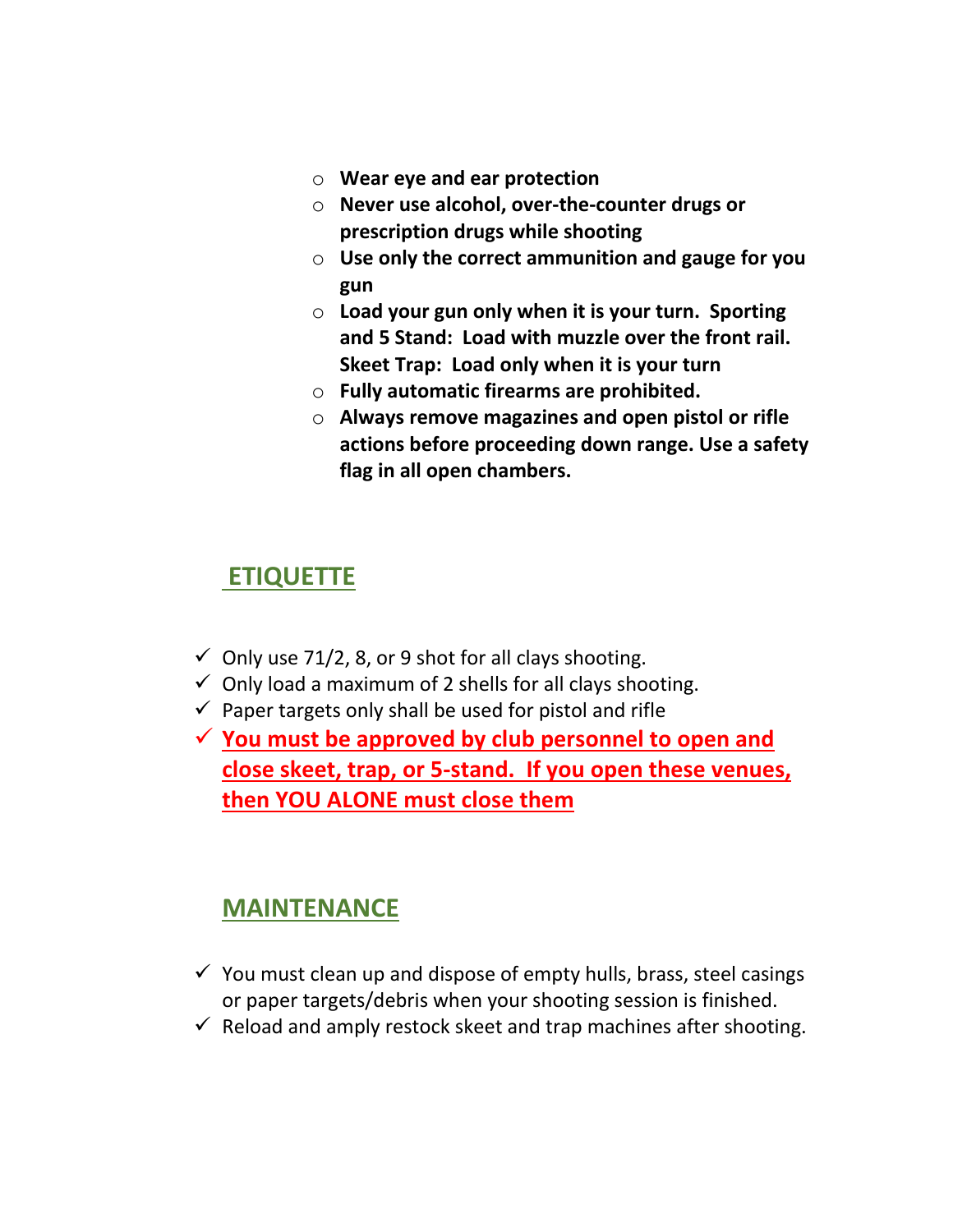$\checkmark$  Discard all shell boxes and target boxes in the burn bin on the south side of the Elite skeet field. Burn when full.

**Any shooter posing a danger to others or willfully violating etiquette of maintenance rules will be subject to removal from club grounds with all privileges revoked.**

Members are fully responsible for invited guests. Guests must sign a waiver upon arrival. Waivers are located at the clubhouse front desk.

*Call Bob Waite, our Club Manager, with questions regarding target cards, access or machine usage and maintenance. His phone is 724.822.8594 or email him: bigbob0402@gmail.com.*